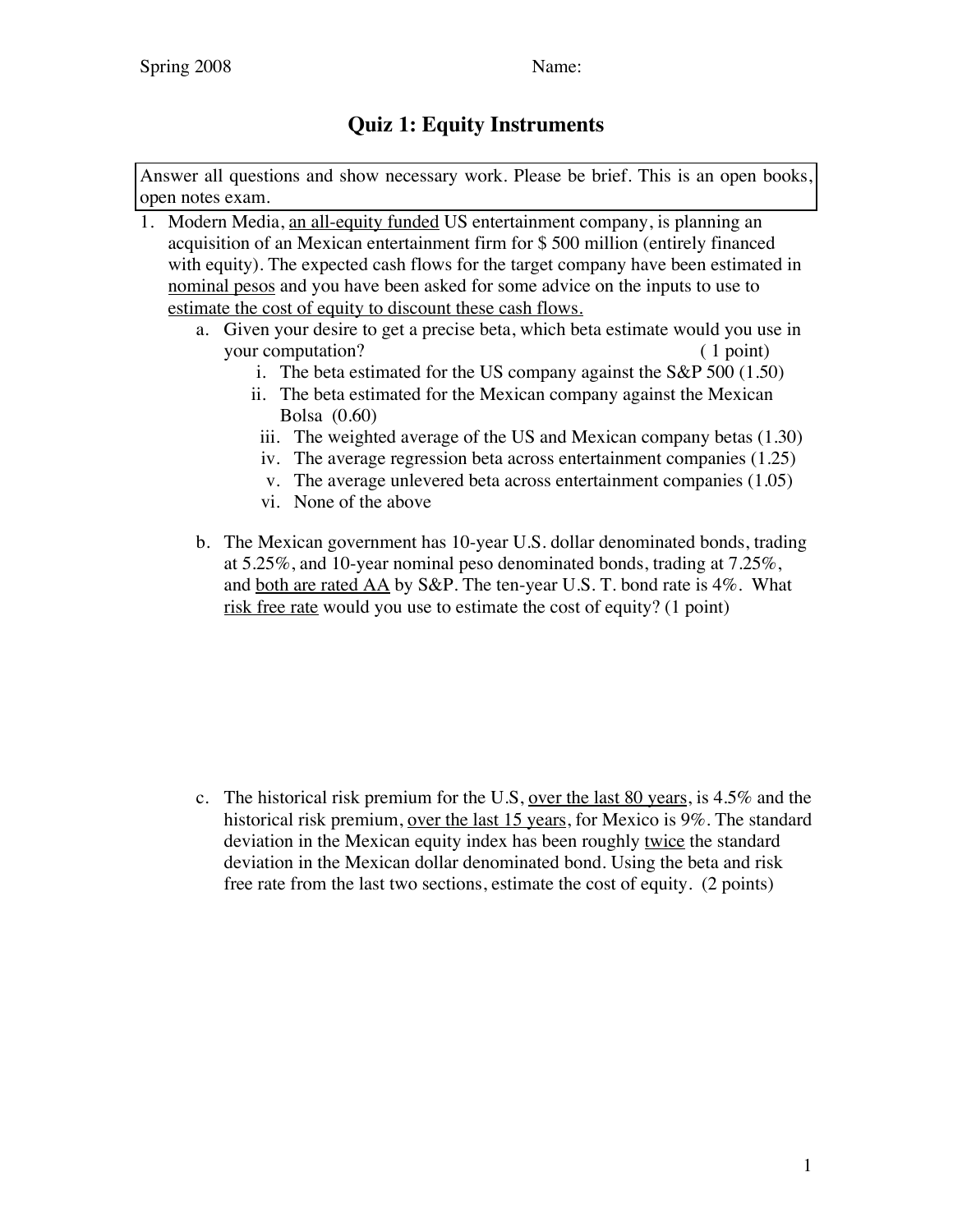- 2. You are trying to compute the cost of capital for a retail firm with significant operating lease commitments and some conventional debt and have collected the following information:
	- There are two classes of shares outstanding in the firm: 12 million of non-voting shares that trade at \$ 10 a share and 2.5 million voting shares that do not trade but have an estimated value of \$12 a share.
	- The firm has a bank loan on its books with a face value of \$50 million, with 5 years left to maturity. The stated interest rate on the loan is 5%, but the company currently is rated BBB and the market interest rate on BBB rated bonds is 6%.
	- The firm has expected lease commitments of \$15 million each year for the next 8 years.
	- The cost of equity for the firm is 10%. The effective tax rate is 30% and the marginal tax rate is 40%

Estimate the cost of capital for the firm. (3 points)